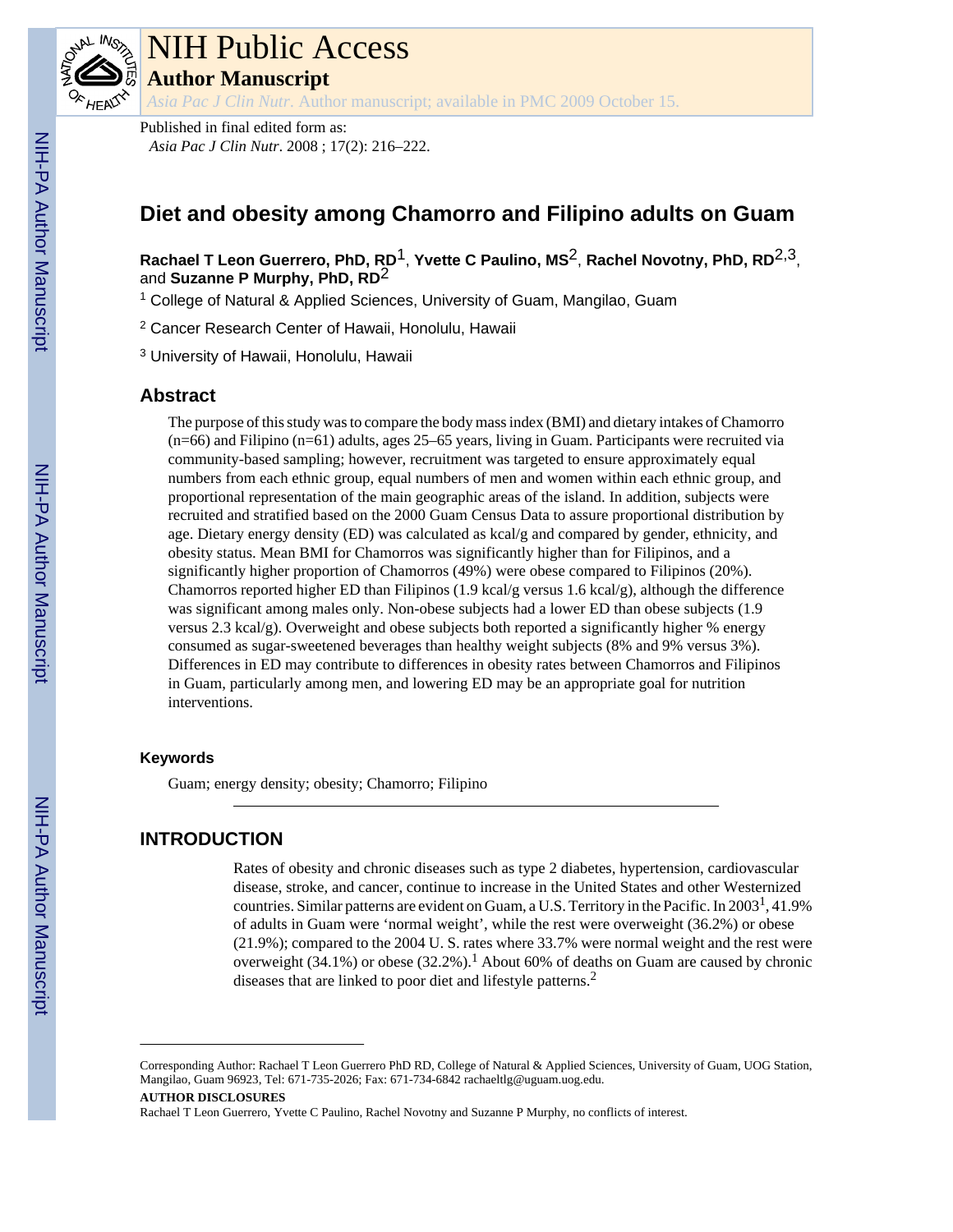The diet of early Chamorros, or natives of Guam and the Northern Marianas Islands, was predominantly plant based and included taro, yams, breadfruit, bananas, cassava, coconut, and fish.<sup>3</sup> However, after World War II the Chamorro diet began to shift from locally grown foods to imported rice and highly processed canned goods, such as Spam®, corned beef, and Vienna sausage. The most recent dietary assessments of adults on Guam were conducted more than 20 years ago.4–<sup>6</sup> Since then, population dynamics have changed. The current population of Guam is characterized by substantial ethnic variation: 42.1% Chamorro, 33.3% Filipino, 6.8% Caucasian, 6.2% Asian, 7.6% other Pacific Islanders. An updated dietary assessment reflecting at least some of this diversity was needed. Therefore, we conducted a survey of adults from the two largest ethnic populations in Guam. The objectives of this study were to: (1) compare

the dietary intakes of Chamorro and Filipino adults; and (2) assess the relationship between

#### **MATERIALS AND METHODS**

energy density (ED) and weight status.

We conducted a cross-sectional study of 127 men and women living in Guam, aged 25 to 65 years, who were of either of Chamorro (n=66) or Filipino (n=61) ethnicity. Subjects were volunteers who were recruited by advertising in local newspapers, radio announcements, fliers, and referrals. Recruitment was targeted to ensure approximately equal numbers from each ethnic group, equal numbers of men and women within each ethnic group, and proportional representation of the main geographic areas of the island. In order to assure proportional distribution by age, subjects were recruited and stratified based on the 2000 Guam Census Data. The current study was only interested in surveying adults on Guam between the ages of 25–65 years. Within that specific age range, the 2000 Guam Census Data reported that 37% of adults were between the ages of 25 to 34 years, 33% of adults were between the ages of 35 to 44 years, 24% of adults were between the ages of 45 to 54 years, and 6% of adults were between the ages of 55 to 64 years. Therefore, recruitment for this study followed a similar pattern; 35% of subjects in this study were between the ages of 25 to 34 years, 27% of subjects were between the ages of 35 to 44 years, 23% of subjects were between the ages of 45 to 54 years, and 15% of subjects were between the ages of 55 to 64 years. The Committee on Human Research Subjects at the University of Guam approved this study.

Research assistants collected anthropometry, demographic, dietary, and physical activity data after being trained by a registered dietitian. A stadiometer (Seca, Germany) was used to measure height and a digital scale (ProFit Lifesource, Milpitas, CA) was used to measure weight. Body mass index (BMI) was calculated as  $kg/m<sup>2</sup>$ . Subjects were classified by BMI as normal weight ( $\leq$ 24.9), overweight (25.0–29.9), or obese ( $\geq$ 30.0).

A 24-hour dietary recall was conducted using the Modified 3-Pass Method<sup>7</sup>. Nutrient and food group analysis was performed using the Pacific Tracker (PacTrac) Program,  $4<sup>th</sup>$  edition.<sup>8</sup> PacTrac was developed at the Cancer Research Center of Hawaii to analyze typical diets in Hawaii. Eighty-five recipes were added to PacTrac to ensure that the database included foods commonly consumed by Chamorro and Filipino residents on Guam.<sup>9</sup> Food group servings were assigned to each food or ingredient by the PacTrac program using the USDA Food Guide Pyramid as a reference.<sup>10</sup>

The Goldberg cut-off $11-13$  was used to identify biologically implausible energy intake values. Briefly, the Goldberg cut-off is based on the fundamental physiological concept that in weight stable people, energy intake (EI) equals basal metabolic rate (BMR) times physical activity level (PAL). Variation in both EI and energy expenditure (EE) means that absolute agreement cannot necessarily be expected, hence a formula is used to calculate the upper and lower 95% confidence limits (the Goldberg cut-off) that signifies the presence of over-reporting and underreporting respectively.11 Since it was not possible to measure EE via doubly labeled water for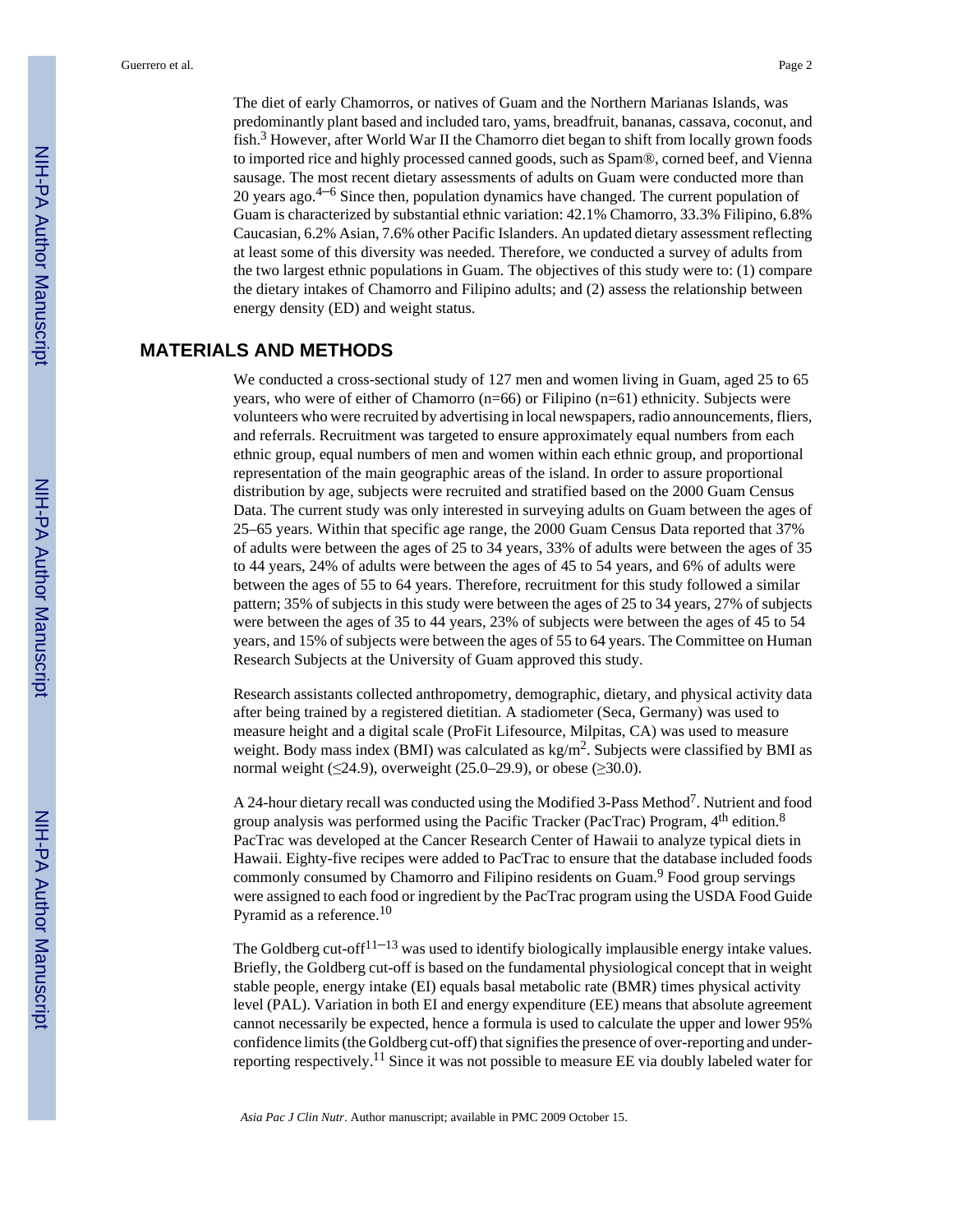this study, BMR was estimated via the Mifflin Equation.<sup>14–16</sup> The Baecke Questionnaire<sup>17–</sup> <sup>18</sup> was used to place subjects into low, medium, or high physical activity levels for the purpose of calculating the Goldberg cut-offs.

Energy density (ED), which is the amount of energy in a given weight of food (kcals/g), was calculated for each subject based on food intake, including nutritive beverages such as milk and juice but excluding all other beverages.<sup>19</sup> The total energy intake from the food consumed was divided by the total weight of the food reported. Beverages may disproportionately influence dietary energy density values<sup>19</sup> and were therefore excluded.

The foods that contributed the most energy to the diet, by ethnic group, were determined by summing the amount of energy provided by each food and dividing by the total intake of energy. Foods were then ranked by their percent contribution.

To evaluate the quality of the beverages in a diet, the percent of energy from sugar-sweetened beverages was calculated for each subject. Sugar-sweetened beverages included carbonated soft drinks, juice-based beverages (except 100% juice), pre-sweetened coffee and tea, flavored milk, and sports and energy drinks.

Statistical analyses were performed using Statview (Abacus Concepts, Inc. 1995, version 4.5, Berkeley, CA) statistical package and SAS (version 8.2, The SAS Institute, Cary, NC). Data were age-adjusted and summarized as mean  $\pm$  standard deviation unless stated otherwise. ANOVA and chi-square models were used to test for differences between groups. Significance was set at *p* < 0.05.

#### **RESULTS**

Table 1 describes basic sociodemographic and health information of the 127 subjects who volunteered to participate in the study. The mean age of the subjects was  $41.3 \pm 11.6$  years. Filipinos were significantly more likely to have a college degree than Chamorros. Most Filipinos (75%) were born and raised in the Philippines, whereas most Chamorros (>93%) were born and raised in Guam. Chamorros had significantly higher BMI's ( $p$ <0.0001) than Filipinos (30.4 versus 25.9), although significant among females only. Overall, 66% of participants were overweight and 35% were obese; however, a significantly higher proportion of Chamorros (49%) were obese compared to Filipinos (20%).

Table 2 shows the macronutrient and food group intakes of subjects by gender and ethnicity. There were no significant age differences in reported dietary intake. In both ethnic groups, men consumed significantly more energy (kcals/day) than women, and Chamorro men in particular reported high energy intakes. Both ethnic groups reported mean dietary fiber intakes well below the recommended levels of 21–25 g/d for women and 30–38 g/d for men<sup>20</sup>. Food group intakes were also below recommendations for milk (2–3 servings/d), fruit (2–4 servings/d), and vegetables (3–5 servings/d).<sup>10</sup> There were no significant age differences in reported dietary intake.

When the Goldberg cut-off was used to evaluate the degree to which subjects under- and overreported energy intake, it was found that 26.2% and 2.5% of subjects, respectively, under- and over-reported energy intake. A total of 71.3% of subjects were considered 'acceptable' reporters. There were no significant differences in under-reporting or over-reporting by gender, ethnicity, age, education, or physical activity level.

There was a significant ethnic difference in energy density (Table 2). Chamorros in this study had diets with significantly higher ( $p$ <0.05) energy density than Filipinos (1.86 kcal/g versus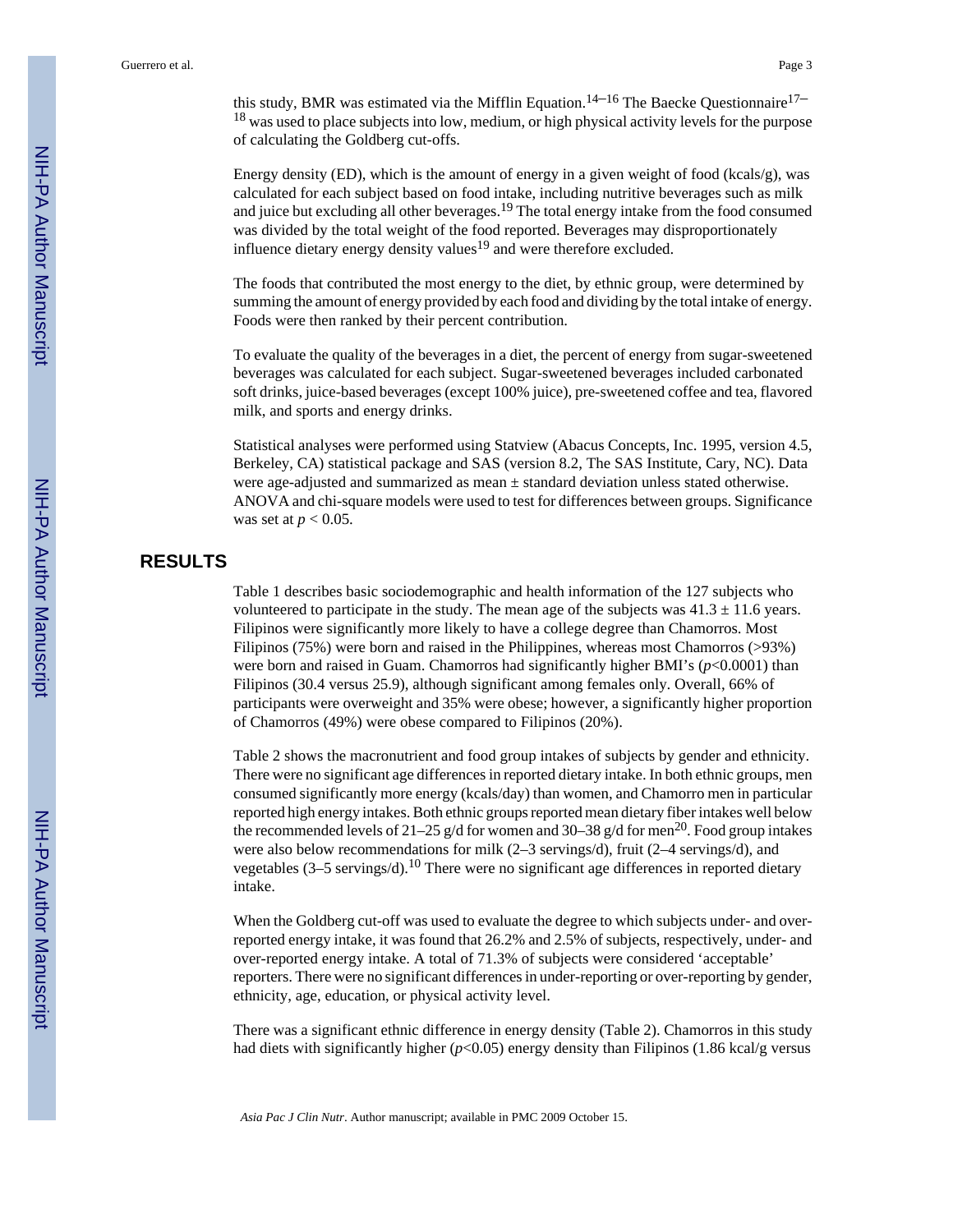1.61 kcal/g), although significant among males only. Chamorro males consumed significantly more added sugar than either Chamorro females or Filipinos.

Table 3 lists the 25 foods that contributed the most energy to the diet. Since there were no significant gender differences, foods are reported by ethnic group. These foods provided 50.9% of energy for Chamorros and 47.3% of energy for Filipinos. For both ethnic groups, white rice was the number one contributor of energy intake in the subjects' diets. In fact, white rice was reported on 70.1% of all 24-hour recalls collected. For Chamorros, sweetened beverages and spaghetti with tomato meat sauce were the next biggest contributors to energy intake. For Filipinos, fried chicken and sweetened beverages followed rice as the biggest contributors to energy intake. Although bananas and mangos were listed for Filipinos, neither fruits nor vegetables were important sources of energy for either ethnic group. The Chamorros consumed significantly more sweetened beverages than the Filipinos (6.8% of energy versus 3.1% of energy). Overall, the Chamorros also consumed significantly more 'sweets', including sweetened beverages and high sugar foods, than the Filipinos (12.8% of energy versus 4.4% of energy). Both ED and % of energy from sugar-sweetened beverages were positively and significantly associated with weight status. Non-obese subjects (BMI <30.0) had diets with a significantly lower ED than obese subjects (1.85 versus 2.31 kcal/g). When analyzed by ethnicity, obese Chamorros ( $ED = 2.04$  kcal/g) reported diets with a significantly higher  $ED$ than either non-obese Chamorros ( $ED = 1.67$  kcals/g) or non-obese Filipinos ( $ED = 1.56$  kcal/ g). Although insignificant ( $p = 0.12$ ), obese Filipinos (ED = 1.93 kcals/g) consumed diets with a higher ED than non-obese Filipinos. Obese and overweight subjects both reported significantly higher % energy from sugar-sweetened beverages than healthy weight subjects (8–9% vs. 3%, *p* < 0.05).

#### **DISCUSSION**

Chamorro and Filipino adults in this study differed in dietary intake and rates of overweight and obesity. Compared to the data collected almost 15 years ago,  $2<sup>1</sup>$  mean BMIs have increased in Chamorro men (2.2 points) and Chamorro women (4.8 points). The increasingly high rates of obesity and overweight observed among the Chamorros in this study may have adverse health effects because excess weight is a risk factor for several chronic diseases.<sup>22</sup>

Filipinos in this study had a lower prevalence of overweight and obesity than Chamorros. Significantly more Filipino males were considered obese compared to Filipino females. However, compared to earlier results,  $2<sup>1</sup>$  Filipino men and women may also be experiencing a gradual upward shift in their body weight. Most Filipinos in this study were 'first generation' and had not spent a lifetime being exposed to the same environment, diet, and lifestyle patterns as the Chamorros. With time, it is likely that the Filipinos on Guam will adopt a more Westernized diet and lifestyle as they continue to integrate into Guam's culture. Other ethnic groups (Japanese, Koreans, Chinese, Hispanics) experienced similar changes in health parameters with acculturation as they migrated to the U.S..<sup>23–26</sup> With successive generations, the prevalence of overweight, obesity, and chronic diseases may increase among the Filipinos in Guam.

In this study, BMI and body weight were not significantly associated with energy intake. This lack of association may be due to differences in underreporting by BMI category, as others have found energy intake is more likely to be under-reported by obese subjects.<sup>27–28</sup> However, we did find a significant association between dietary ED and obesity, perhaps because this dietary density measure more accurately reflects energy intake. Obese subjects had diets that were significantly more energy dense than non-obese subjects supporting studies that found an association between low dietary ED and low body weight.<sup>29–31</sup> Chamorro subjects also had diets significantly more energy dense than those of the Filipinos, which is consistent with the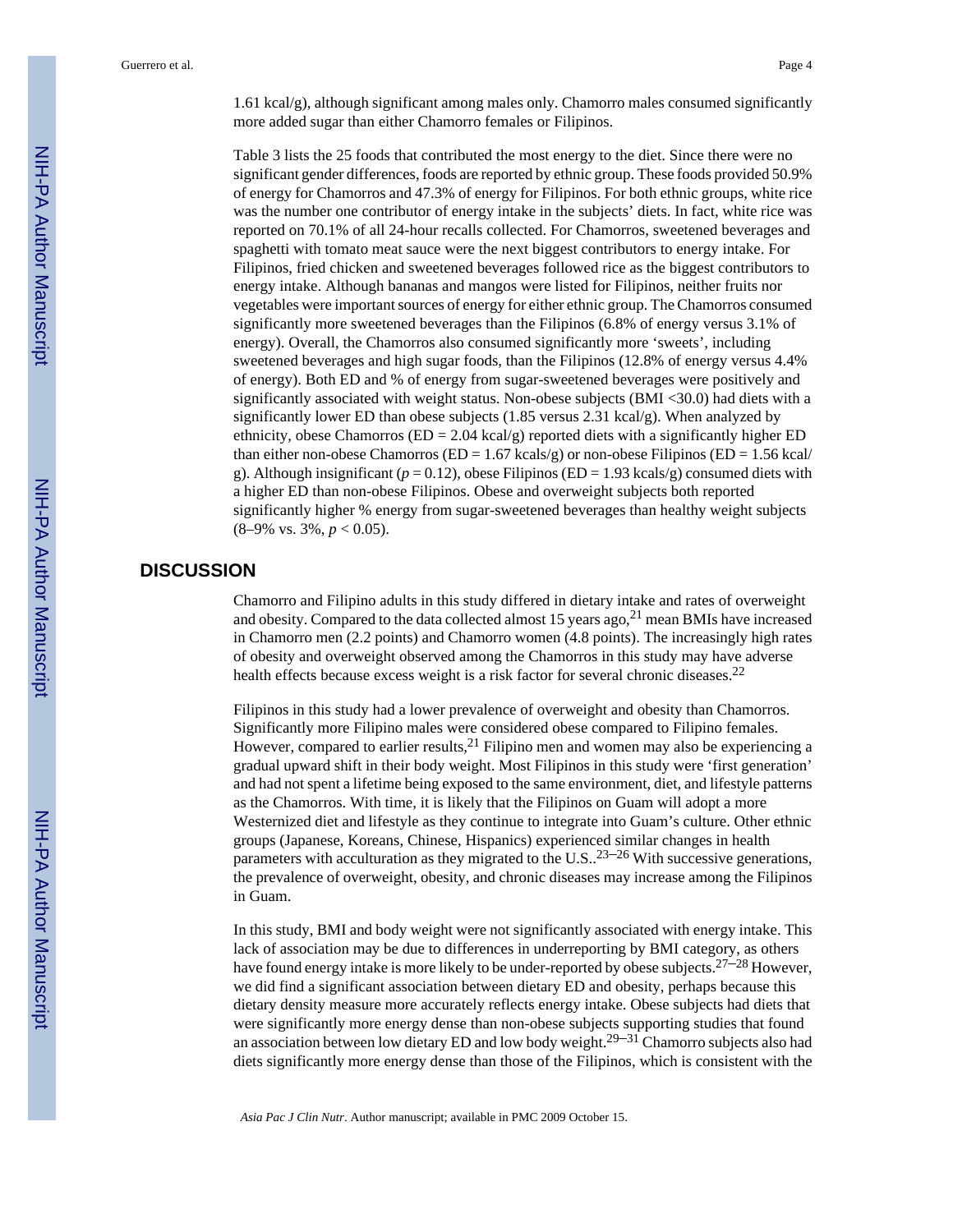significantly higher rates of obesity among the Chamorros compared to the Filipinos. Results of this study suggest that the differences in dietary ED may partially explain the disparity in obesity rates.

According to the most recent report by the World Cancer Research Fund/American Institute for Cancer Research (WCRF/AICR),  $32$  energy density is now considered by the panel as a probable causal factor in the development of obesity; and there is now convincing evidence that shows that obesity, or body fatness, increases the risk of certain cancers such as colorectal, breast, endometrial, kidney, pancreatic, and esophageal cancers. The WCRF/AICR expert panel also recommended a public health goal for dietary energy density of 1.25 kcals/g. At 1.74 kcals/g, subjects in the present research study, especially Chamorro males, had a dietary energy density value that was much greater than the WCRF/AICR recommendation. The fat, water, and fiber content of foods appear to be the most important determinants of dietary ED.  $33-34$  Adults of the U.S. with a low ED diet consumed more food by weight and included a high proportion of foods high in water and micronutrients, and low in fat. $35$  Thus, to decrease ED, individuals should choose more foods such as vegetables, fruits, and whole grains rather than refined grains. Selecting low-fat or reduced-fat dairy products and leaner meats or meat alternatives can also reduce ED. Beverages were excluded from our measure of ED, but sugarsweetened beverages were frequently consumed by the study population, and overweight and obese subjects consumed a significantly higher percent of energy from sugar-sweetened beverages than healthy weight subjects. It has been suggested that the intake of sugarsweetened beverages may be linked to obesity and weight gain by increasing overall energy intake.<sup>36</sup>

Some limitations may influence the interpretation of these results. Only one day of dietary information was collected, which attenuates associations of dietary variables and weight status. In addition, generalizations are limited due to convenience sampling. However, recruitment was stratified to ensure appropriate representation by age, gender, ethnicity, and geographic location. Since our study was cross-sectional, a causal association of ED and intake of sugarsweetened beverages with obesity should not be inferred. In spite of these limitations this study provides important data because it is the first study to assess and compare the dietary intake of the two predominant ethnic populations in Guam. Results of this study provide the basis for dietary guidance on Guam until larger nutrition studies can be conducted.

Dietary ED may partially explain differences in obesity prevalence between the Chamorros and the Filipinos. Based on dietary patterns identified and current recommendations, dietary recommendations to reduce obesity in both ethnic groups should focus on lowering dietary ED by increasing intakes of vegetables, fruits, and dietary fiber, and decreasing intakes of fatty processed meats and sugar-sweetened beverages. Nutrition and health professionals in Guam have an important role in providing nutrition guidance based on current dietary guidelines, with sensitivity to local food patterns and culture.<sup>37</sup>

#### **Acknowledgments**

This study was funded by a U.S. National Cancer Institute Minority Institute/Cancer Research Center Partnership Grant #1056-CA-096278-01A1. We thank all staff and participants in this project, without whose help the data could not have been collected.

#### **References**

- 1. US Center for Disease Control, National Center for Health Statistics. Prevalence of Overweight and Obesity Among Adults: United States, 2003–2004. Hyattsville; MD: 2006.
- 2. Guam Department of Public Health and Social Services: Office of Vital Statistics. The Ten (10) Leading Causes of Death. Guam; 2003.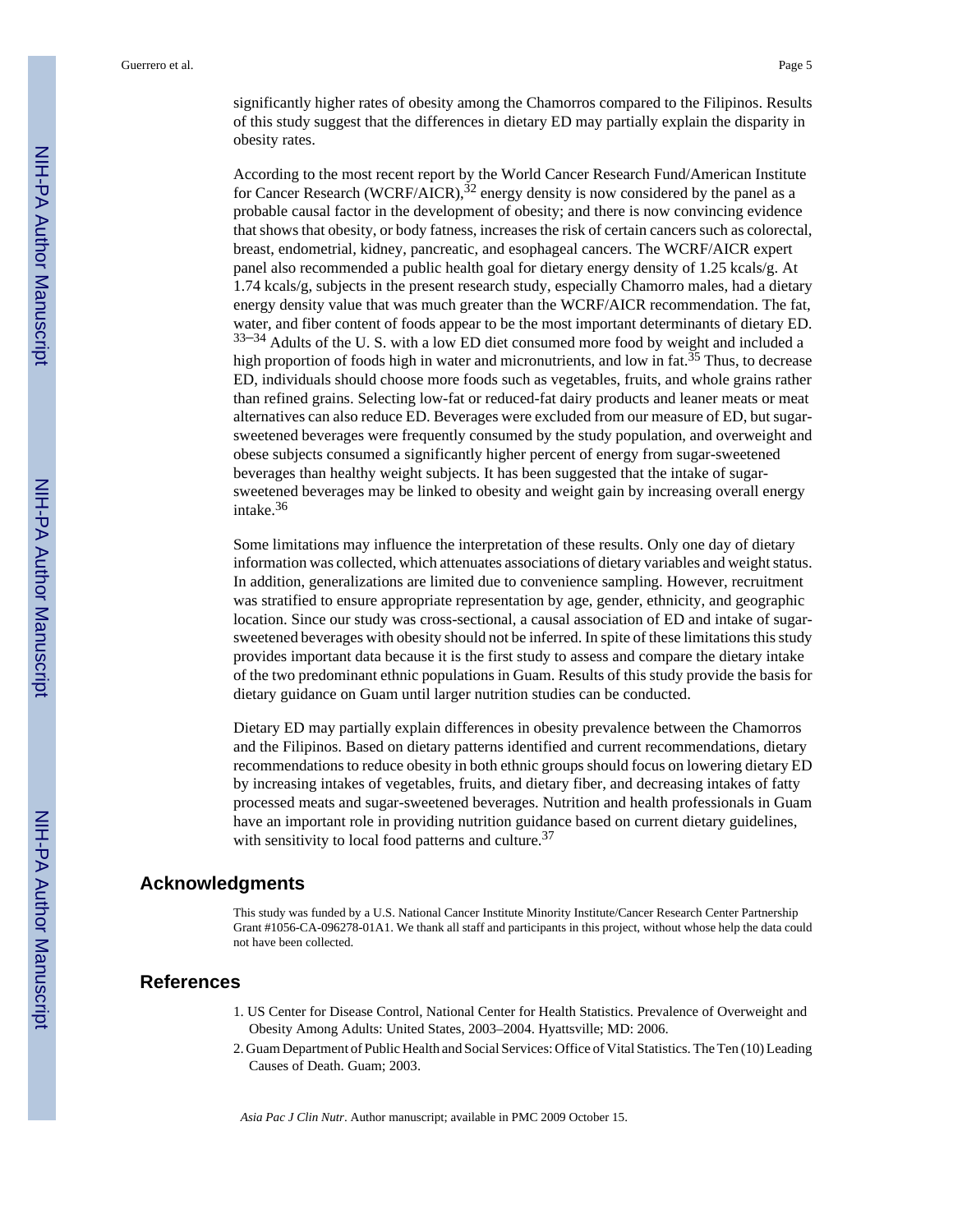- 3. Pollock NJ. Food habits in Guam over 500 years. Pacific Viewpoint 1986;27:120–143.
- 4. Hankin J, Reed D, Labarthe D, Nichaman M, Stallones R. Dietary and Disease Patterns among Micronesians. Am J Clin Nutr 1970;23:346–357. [PubMed: 5436641]
- 5. Kretsch MJ, Todd KS. Nutrient intake of Guamanian women. Federation Proceedings 1985;44:756.
- 6. Todd KS, Kretsch MJ. Food intake patterns of Guamanian women. Federation Proceedings 1985;44:756.
- 7. Guenther PM, DeMio TJ, Ingwersen LA, Berline M. The multiple-pass approach for the 24-hour recall in the Continuing Survey of Food Intakes by Individuals (CFSII) 1994–96. Am J Clin Nutr 1997;65:1315s.
- 8. Murphy S, Blitz C, Novotny R. Pacific Tracker (PacTrac): an interactive dietary assessment program at the CRCH website. Hawaii Med J 2006;65(6):175–178. [PubMed: 16895271]
- 9. Martin CL, Murphy SP, Leon Guerrero RT, Davison N, Jung YO, Novotny R. The Pacific Tracker (PacTrac): Development of a dietary assessment instrument for the Pacific. J Food Composition & Analysis 2008;21:s103–s108.
- 10. US Department of Agriculture. The Food Guide Pyramid. Washington, DC: USDA; 1992.
- 11. Goldberg GR, Black AE, Jeb SA, Cole TJ, Murgatroyd PR, Coward WA, Prentice AM. Critical evaluation of energy intake data using fundamental principles of energy physiology: Derivation of cut-off limits to identify energy under-reporting. Eur J Clin Nutr 1991;45:569–581. [PubMed: 1810719]
- 12. Black AE. Critical evaluation of energy intake using the Goldberg cut-off for energy intake: basal metabolic rate. A practical guide to its calculations, use and limitations. Int J Obes Relat Metab Disord 2000;24:1119–1130. [PubMed: 11033980]
- 13. Black AE. The sensitivity and specificity of the Goldberg cutoff for EI:BMR for identifying diet reports of poor validity. Eur J Clin Nutr 2000;54:395–404. [PubMed: 10822286]
- 14. Mifflin MD, St Jeor ST, Hill LA, Scott BJ, Daugherty SA, Koh YO. A new predictive equation for resting energy expenditure in healthy individuals. Am J Clin Nutr 1990;51:241–247. [PubMed: 2305711]
- 15. Frankenfield DC, Rowe WA, Smith S, Cooney RN. Validation of several established equations for resting metabolic rate in obese and nonobese people. J Am Diet Assoc 2003;103:1152–1159. [PubMed: 12963943]
- 16. Frankenfield DC, Roth-Yousey L, Compher C. Comparison of predictive equations for resting metabolic rate in healthy non-obese and obese adults: a systematic review. J Am Diet Assoc 2005;105:775–789. [PubMed: 15883556]
- 17. Pols MA, Peters PHM, Buenode-Mesquita HB, Ocke MC, Wentink CA, Kemper HCG, Collette HJA. Validity and repeatability of a modified Baecke questionnaire on physical activity. Int J Epidemiol 1995;24:381–387. [PubMed: 7635600]
- 18. Beacke JAH, Burema J, Frijiers JER. A short questionnaire for the measurement of habitual physical activity in epidemiological studies. Am J Clin Nutr 1982;36:936–942. [PubMed: 7137077]
- 19. Ledikwe JH, Blanck HM, Kettel-Khan L, Serdula MS, Seymour JD, Tohill BC, Rolls BJ. Dietary energy density determined by eight calculation methods in a nationally representative United States Population. J Nutr 2005;135:273–8. [PubMed: 15671225]
- 20. Institute of Medicine, Food and Nutrition Board. Dietary Reference Intakes for Energy, Carbohydrate, Fiber, Fat, Fatty Acids, Cholesterol, Protein and Amino Acids. Washington, DC: National Academy Press; 2002.
- 21. Pinhey TK, Heathcote GM, Rarick J. The influence of obesity on the self-reported health status of Chamorros and other residents of Guam. Asian American and Pacific Islander. J Health 1994;2:195– 207.
- 22. Must A, Spadano J, Coadley EH, Field AE, Colditz G, Dietz WH. The disease burden associated with overweight and obesity. JAMA 1999;282:1523–1529. [PubMed: 10546691]
- 23. Egusa G, Watanabe H, Ohshita K, Fujikawa R, Yamane K, Okubo M, Kohno N. Influence of the extent of westernization of lifestyle on the progression of preclinical atherosclerosis in Japanese subjects. J Atheroscler Thromb 2002;9:299–304. [PubMed: 12560591]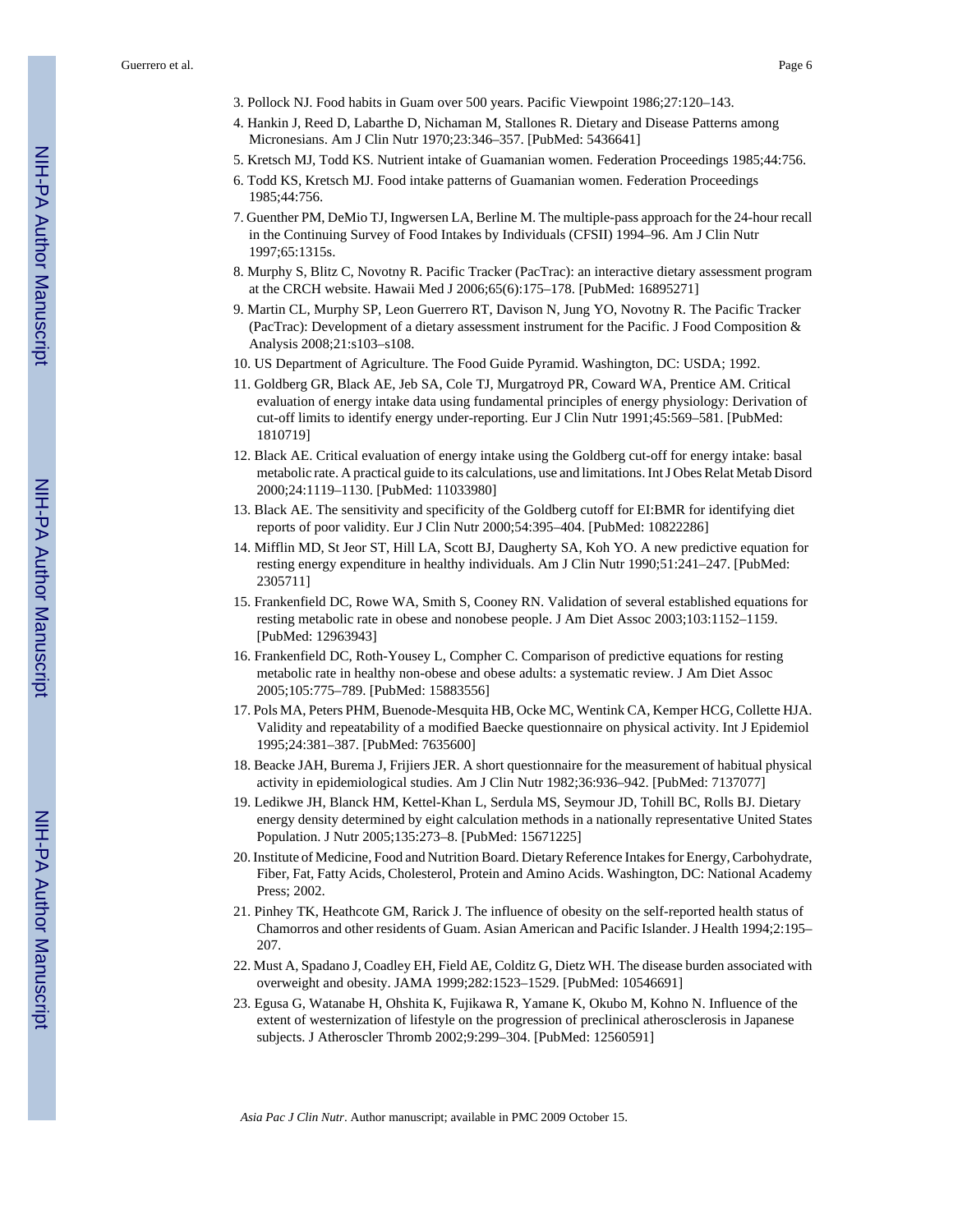Guerrero et al. Page 7

- 24. Hubert H, Snider J, Winkleby M. Health status, health behavior, and acculturation factors associated with overweight and obesity in Latinos from a community and agricultural labor camp survey. Preventive Med 2005;40:642–651.
- 25. Steffen P, Smith T, Larson M, Butler L. Acculturation to western society as a risk factor for high blood pressure: A meta-analytic review. Psychosomatic Med 2006;68:386–397.
- 26. Park SY, Murphy SP, Sharma S, Kolonel LN. Dietary intakes and health-related behaviors of Korean American women born in the USA and Korea: The Multiethnic Cohort Study. Public Health Nutr 2005;8:904–911. [PubMed: 16277807]
- 27. Lightman SW, Pisarska K, Berman ER, Pestone M, Dowling H, Offenbacher E, Weisel H, Heshka S, Matthews DE, Heymsfield SB. Discrepancy between self-reported and actual caloric intake and exercise in obese subjects. N Engl J Med 1992;327:1893–1898. [PubMed: 1454084]
- 28. Kretsch MJ, Fong AK, Green MW. Behavioral and body size correlates of energy intake underreporting by obese and normal-weight women. J Am Diet Assoc 1999;99:300–306. [PubMed: 10076581]
- 29. Ledikwe JH, Blanck HM, Khan LK, Serdula MK, Seymour JD, Tohill BC, Rolls BJ. Dietary energy density is associated with energy intake and weight stats in US adults. Am J Clin Nutr 2006;83:1362– 1368. [PubMed: 16762948]
- 30. Kant AK, Graubard BI. Energy density of diets reported by American adults: association with food group intake nutrient intake and body weight. Int J Obes 2005;29:950–956.
- 31. Cox DN, Mela DJ. Determination of energy density of freely selected diets: methodological issues and implications. Int J Obes Relat Metab Disord 2000;24:49–54. [PubMed: 10702750]
- 32. World Cancer Research Fund/American Institute For Cancer Research. Food, Nutrition, Physical Activity, and the Prevention of Cancer: a Global Perspective. Washington DC: AICR; 2007.
- 33. Yao M, Roberts SB. Dietary energy density and weight regulation. Nutr Rev 2001;59:247–258. [PubMed: 11518179]
- 34. Rolls BJ, Bell EA, Thorwart ML. Water incorporated into a food but not served with a food decreases energy intake in lean women. Am J Clin Nutr 1999;69:863–71. [PubMed: 10232624]
- 35. Ledikwe JH, Blanck HM, Kettel-Khan L, Serdula MS, Seymour JD, Tohill BC, Rolls BJ. Low-energydensity diets are associated with high diet quality in adults in the United States. J Am Diet Assoc 2006;106:1172–1180. [PubMed: 16863711]
- 36. Malik VS, Schulze MB, Hu FB. Intake of sugar-sweetened beverages and weight gain: a systematic review. Am J Clin Nutr 2006;84:274–288. [PubMed: 16895873]
- 37. US Department of Agriculture. MyPyramid. Washington, DC: USDA; 2005.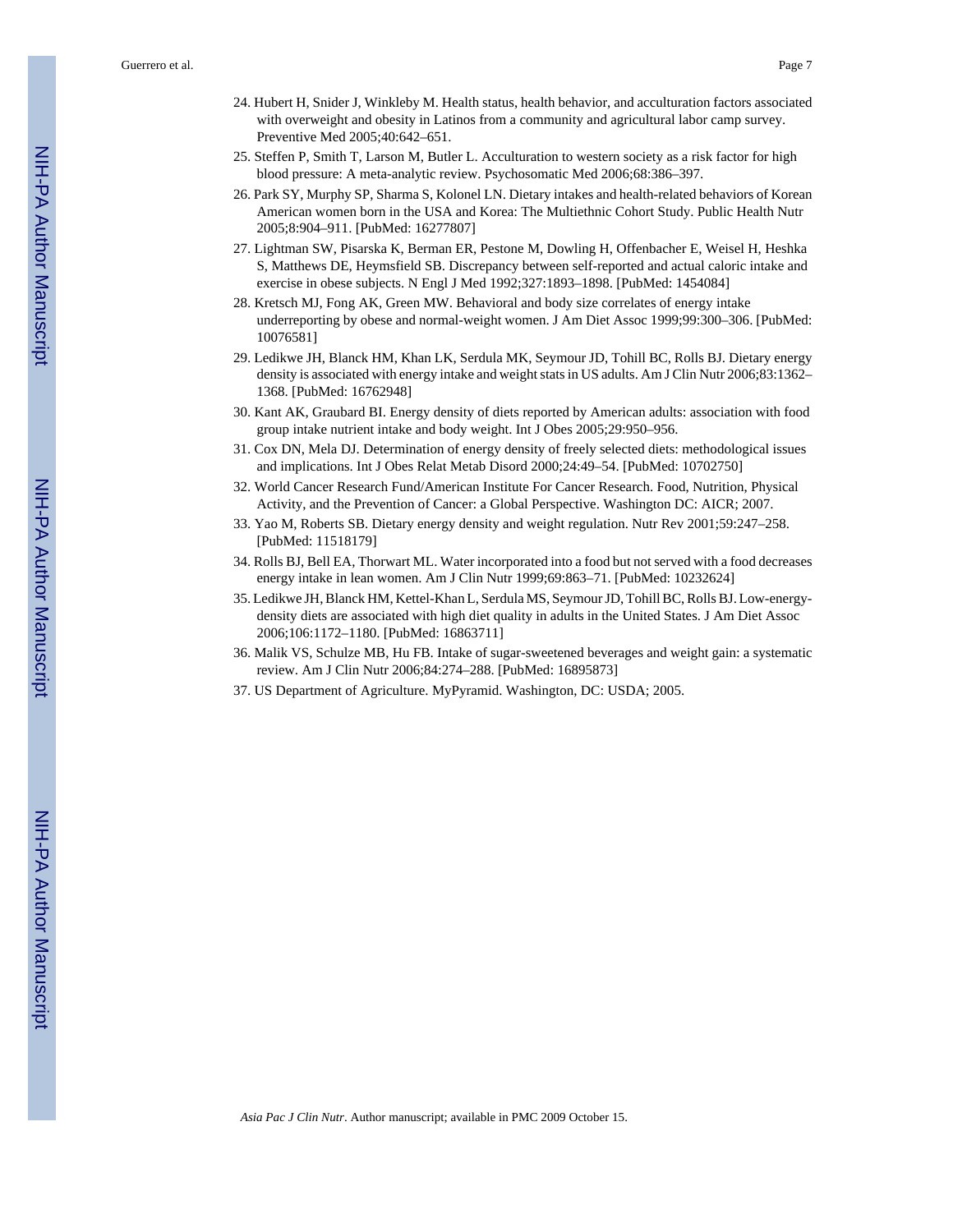**Table 1** Sociodemographic and health information<sup>†</sup> of subjects

|                             | <b>Chamorros</b>     |                                                | <b>Filipinos</b> |                 |
|-----------------------------|----------------------|------------------------------------------------|------------------|-----------------|
|                             | Females $(n=34)$     | Males $(n=32)$                                 | Females $(n=33)$ | Males $(n=28)$  |
| AGE                         |                      |                                                |                  |                 |
| $25-34$ years               | 29.4% (10)           | 37.5% (12)                                     | 36.4% (12)       | 35.7% (10)      |
| 35-44 years                 | 26.5% (9)            | 25.0% (8)                                      | 27.3% (9)        | $32.1\%$ (9)    |
| $45-54$ years               | 26.5% (9)            | 21.9% (7)                                      | $21.2\%$ (7)     | $21.4\%$ (6)    |
| $55-65$ years               | $17.6\%$ (6)         | $15.6\%$ (5)                                   | $15.1\%$ (5)     | $10.7\%$ (3)    |
| <b>HIGHEST EDUCATION</b>    |                      |                                                |                  |                 |
| Some high school            | $0\%$ (0)            | $6.3\%$ (2)                                    | $3.0\%$ (1)      | $0\%$ (0)       |
| High school graduate        | 32.3% (11)           | $18.7\%$ (6)                                   | $12.1\%$ (4)     | $14.3\%$ (4)    |
| Some college                | 55.9% (19)           | 50.0% (16)                                     | 39.4% (13)       | 60.7% (17)      |
| College graduate            | $11.8\%$ (4)         | $25.0\%(8)$                                    | 45.5% (15)       | 25.0% (7)       |
| PLACE OF BIRTH              |                      |                                                |                  |                 |
| Guam                        | 94.0% (32)           | 93.8% (30)                                     | $21.3\%$ (7)     | $21.4\%$ (6)    |
| Philippines                 | $0\%$ (0)            | $0\%$ (0)                                      | 75.7% (25)       | 71.4% (20)      |
| U.S. Mainland               | $3.0\%$ (1)          | $3.1\%$ (1)                                    | $0\%$ (0)        | $3.6\%$ (1)     |
| Other                       | $3.0\%$ (1)          | $3.1\%$ (1)                                    | $3.0\%$ (1)      | $3.6\%$ (1)     |
| HEIGHT (cm)                 | $156.3 \pm 6.3$      | $170.5 \pm 6.0$ <sup>7, §</sup>                | $155.3 \pm 5.9$  | $165.9 \pm 6.1$ |
| WEIGHT (kg)                 | $74.7 \pm 19.2^{\$}$ | $87.5 \pm 18.4$ <sup>7</sup> / <sub>5</sub> \$ | $59.0 \pm 10.4$  | $75.9 \pm 10.9$ |
| BODY MASS INDEX $\vec{A}$   | $30.6 \pm 7.9^{\$}$  | $30.0 \pm 6.2$                                 | $24.4 \pm 3.6$   | $27.6 \pm 3.4$  |
| WEIGHT STATUS $^{\text{f}}$ |                      |                                                |                  |                 |
| Normal Wt (BMI<25.0)        | $20.6\%$ (7)         | 21.9% (7)                                      | $60.6\%$ (20)    | $32.1\%$ (9)    |
| Overweight (BMI 25.0-29.9)  | 38.2% (13)           | $21.9\%$ (7)                                   | $30.3\%$ (10)    | 35.8% (10)      |
| Obese (BMI $\geq$ 30.0)     | 41.2% (14)           | 56.2% (18)                                     | $9.1\%$ (3)      | $32.1\%$ (9)    |

*†* Frequency % (number);

 $\overrightarrow{A}$ Mean  $\pm$  S.D.;

*§* Significantly (*p* < 0.0001) different from Filipinos of same gender;

 $\sqrt[g]{\text{Significantly } (p < 0.05)}$  different from Females within same ethnic group;

*£* According to χ 2 analysis, distribution into categories of weight status among Chamorros significantly (*p* < 0.05) different from Filipinos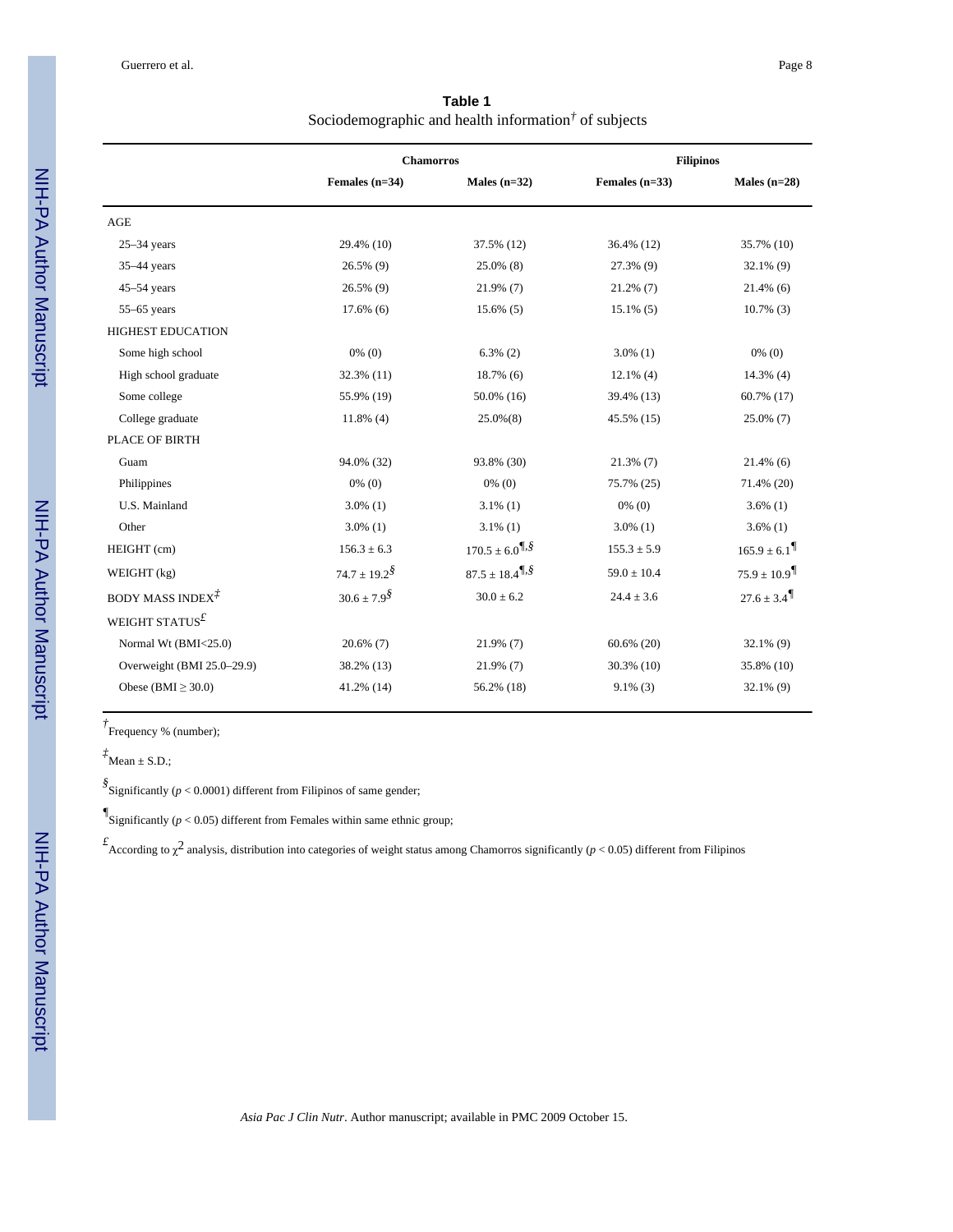#### **Table 2**

#### Dietary intakes*†* by gender of the Chamorro and Filipino adults surveyed on Guam

|                                                   | <b>Chamorros</b>                              |                                                | <b>Filipinos</b>          |                 |
|---------------------------------------------------|-----------------------------------------------|------------------------------------------------|---------------------------|-----------------|
|                                                   | Females $(n=34)$                              | Males $(n=27)$                                 | Females $(n=33)$          | Males $(n=28)$  |
| Total Energy (kcals/d)                            | $1618 \pm 655^{\ddagger}$                     | $2679 \pm 1384$                                | $1693 \pm 846^{7}$        | $2202 \pm 889$  |
| Energy Density $\sqrt[8]{\text{kcals}}$ /gram)    | $1.7 \pm 06$                                  | $2.0 \pm 0.8$ <sup><math>\sqrt{ }</math></sup> | $1.6 \pm 0.7$             | $1.6 \pm 0.6$   |
| Food Weight <sup>§</sup> (g)                      | $876 \pm 526^{\frac{1}{2}}$<br>$1398 \pm 888$ |                                                | $1211 \pm 908$            | $1198 \pm 631$  |
| Beverage Weight (g)                               | $2212 \pm 1701$                               | $2476 \pm 1302$                                | $1446 \pm 638^{\ddagger}$ | $2156 \pm 1220$ |
| % Energy from Carbohydrate                        | $51.1 \pm 13.1$                               | $49.5 \pm 9.9$                                 | $47.3 \pm 10.1$           | $47.7 \pm 15.3$ |
| % Energy from Fat                                 | $34.1 \pm 10.7$                               | $32.4 \pm 10.7$                                | $32.6 \pm 8.3$            | $29.5 \pm 10.6$ |
| % Energy from Saturated Fat                       | $10.4 \pm 3.8$                                | $10.1 \pm 4.3$                                 | $9.8 \pm 3.8$             | $8.7 \pm 3.5$   |
| % Energy from Protein                             | $15.1 \pm 4.5$                                | $16.8 \pm 3.3$                                 | $21.0 \pm 8.5$            | $20.6 \pm 9.8$  |
| % Energy from Sugar-sweetened<br><b>Beverages</b> | $7.0 \pm 10.2$                                | $9.0 \pm 10.0$                                 | $6.2 \pm 9.1$             | $4.5 \pm 8.1$   |
| Dietary Fiber $(g/d)$                             | $12.7 \pm 11.5$                               | $14.6 \pm 8.7$                                 | $13.0 \pm 7.6$            | $13.3 \pm 8.6$  |
| Discretionary Fat $(g/d)$                         | $42.3 \pm 23.4^{\ddagger}$                    | $76.0 \pm 49.3$                                | $42.0 \pm 29.5$           | $50.6 \pm 47.7$ |
| Added Sugar (g/d)                                 | $59.1 \pm 69.3^{\ddagger}$                    | $134.6 \pm 118.3$                              | $48.9 \pm 48.3$           | $53.2 \pm 57.4$ |
| Vegetables (servings/d)                           | $2.9 \pm 6.9^{2}$                             | $3.2 \pm 2.9$                                  | $2.6 \pm 3.2$             | $2.1 \pm 1.6$   |
| Fruits (servings/d)                               | $1.1 \pm 1.5$                                 | $1.1 \pm 2.0$                                  | $2.2 \pm 3.0$             | $1.0 \pm 1.8$   |
| Milk/milk alternative $\phi$ (servings/d)         | $0.5 \pm 0.7$                                 | $0.7 \pm 0.6$                                  | $0.5 \pm 0.7$             | $0.5 \pm 0.7$   |
| Grain products (servings/d)                       | $4.7 \pm 2.6^{\frac{1}{2}}$                   | $9.4 \pm 4.8$                                  | $5.6 \pm 3.1^{\ddagger}$  | $7.8 \pm 4.2$   |
| Whole grains (servings/d)                         | $0.4 \pm 0.8$                                 | $0.2 \pm 0.4$                                  | $0.6 \pm 1.1$             | $0.4 \pm 0.9$   |
| Meat/alternatives $\ell$ (servings/d)             | $1.4 \pm 0.8^{2}$                             | $3.1 \pm 1.9$                                  | $2.6 \pm 3.9$             | $2.9 \pm 2.2$   |

 $\dot{f}$ Mean  $\pm$  S.D.;

*‡* Significantly (*p* < 0.05) different from Males within same ethnic group;

*§* Based on food only; all beverages excluded;

 $\mathscr{I}_{\text{Significantly } (p < 0.05) \text{ different from Filipinos within same gender group; }}$ 

*£* "Discretionary Fat" is defined as all excess fat beyond amounts that would be consumed if only the lowest fat forms were eaten, and fats added to foods in preparation or at the table. It includes the fat from cream, butter, margarine, cream cheese, oils, salad dressings, chocolate, whole milk, sour cream, ice cream, mayonnaise, coffee whitener, and baked goods $^{10}$ .;

 $\phi_{\text{``Milk/milk alternative''}}$  includes whole, low-fat, and non-fat milks, yogurts and cheeses  $10$ .

*ρ*<br>"Meat/alternatives" includes meat, poultry, fish, processed meats such as frankfurters, sausage, luncheon meats, and Spam, eggs, nuts, seeds, and soybean products such as tofu and meat analogs10.